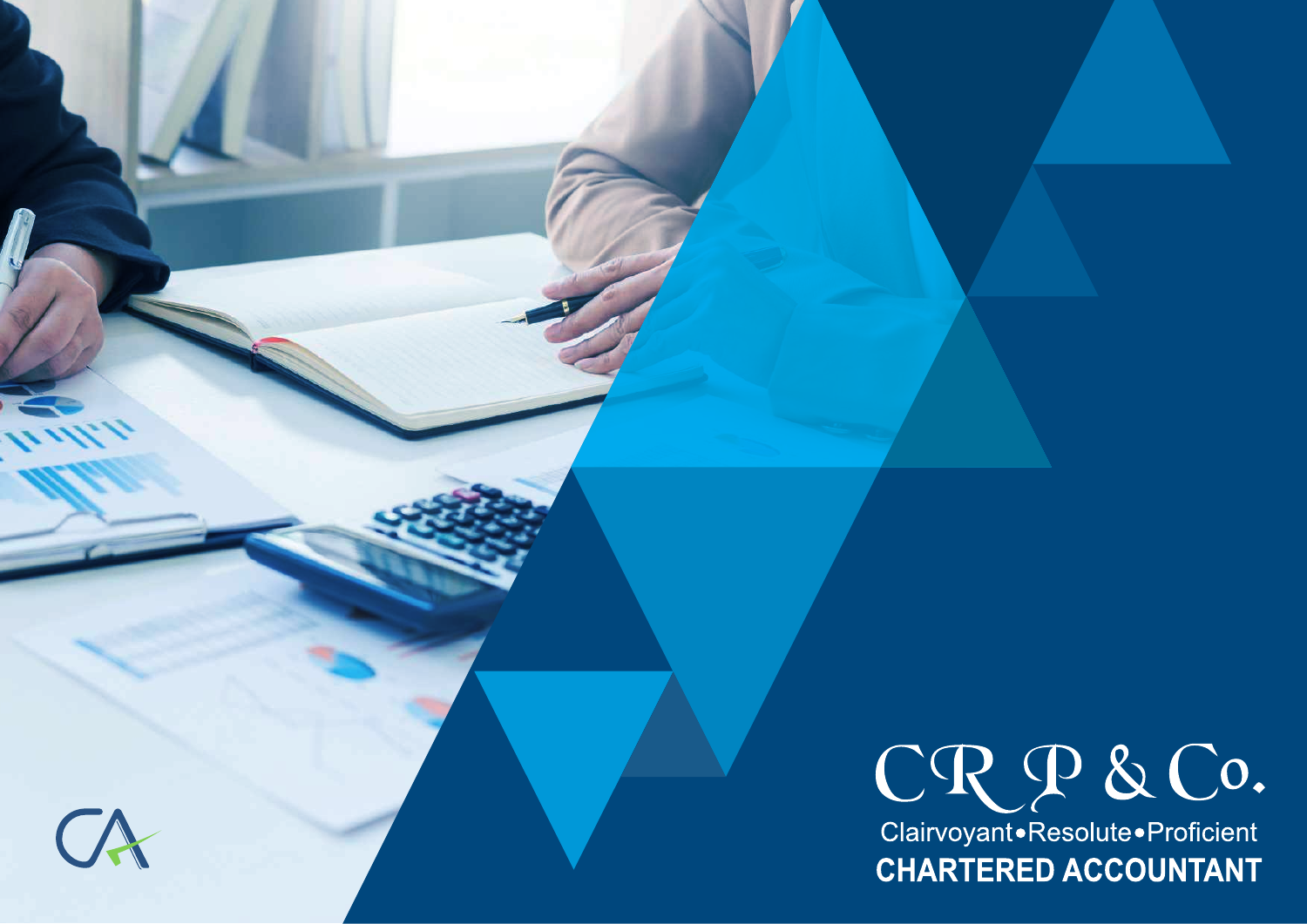# ABOUT US

CRP & Co. is a Partnership Firm, formed by a team of various field-qualified individuals. We have gained 10 years of industry experience of executing invaluable services that provide a better leverage & support to business growth. Our business knowledge & expertise helps us provide tremendous value addition to our clients' businesses. We aim at offering a complete assistance to our clients in meeting with their various needs & timely requisites like legal compliances also provide them a better back-end support to help them focus on their primary tasks completely. The services that we offer are primarily designed to cover almost every aspect of business requirement & aid them with more radical business practices.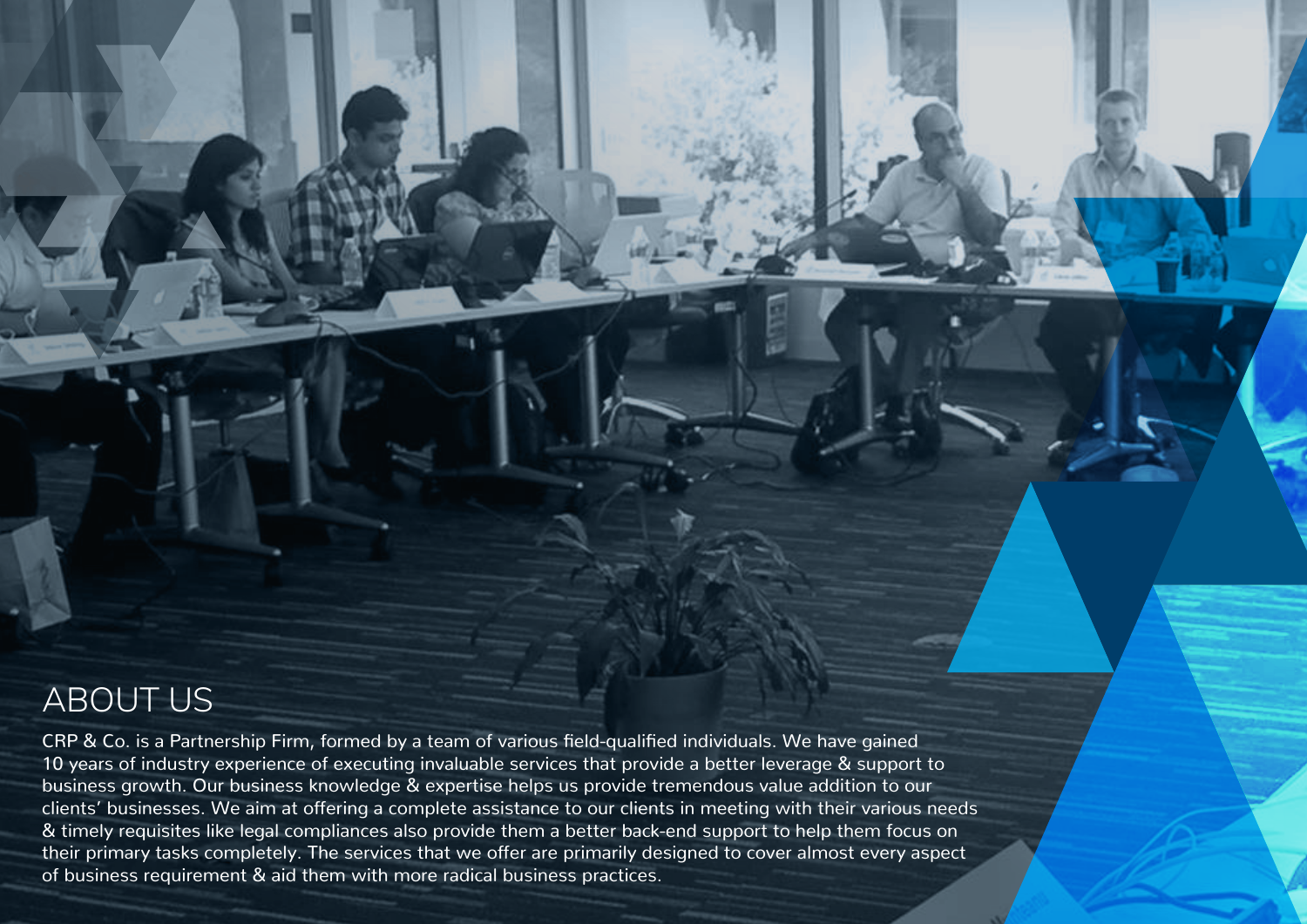# Our Vision

To be the most preferred source of advice, assurance and solutions by consistent application of innovative strategies and professional Our Mission skill set to match client

 $\odot$ 

Our Mission is to adopt best global practices and nurture traditional values in achieving our goals. To become single point contact and to provide integrated solutions for all the business and management needs.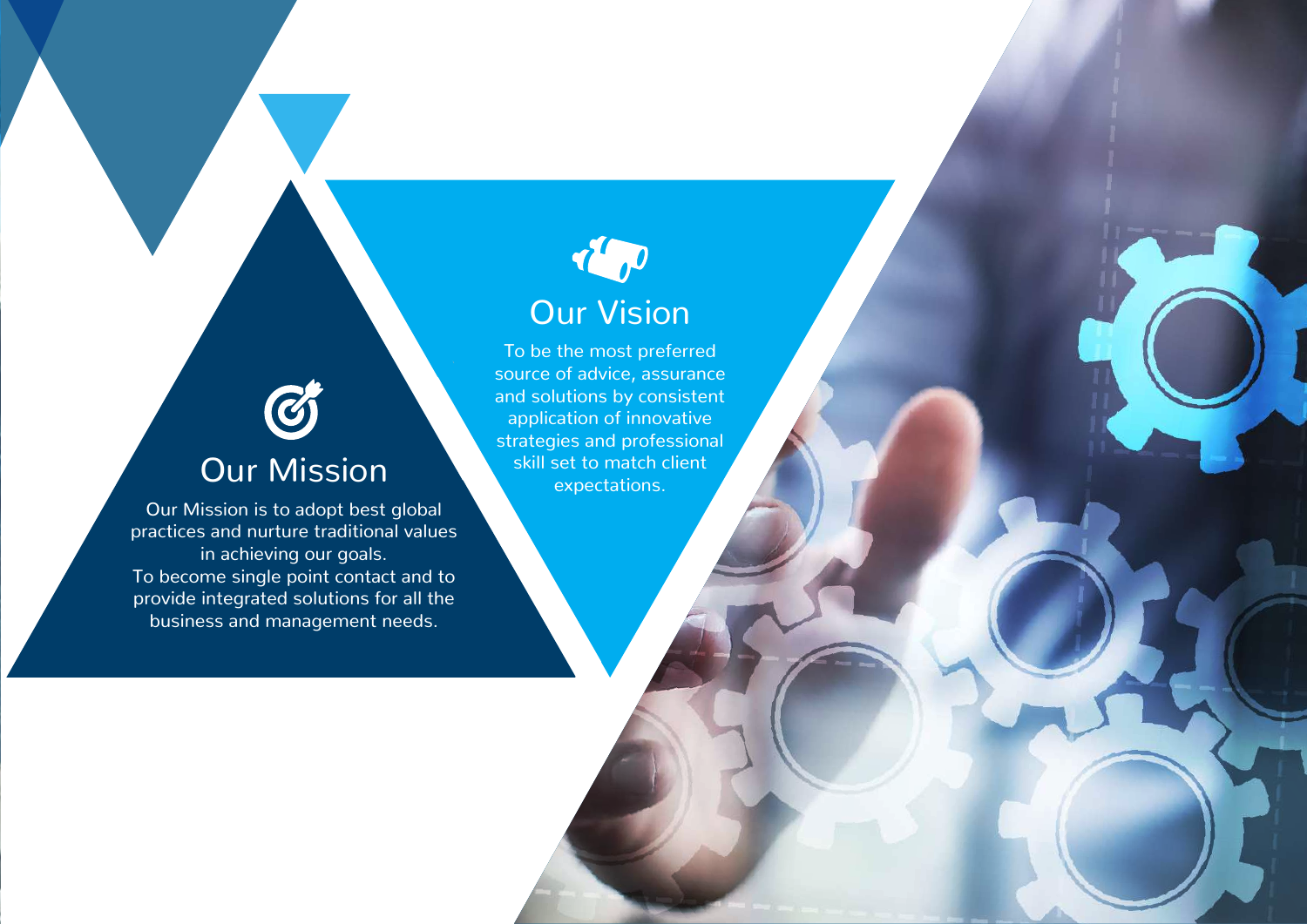# THE SERVICES OFFERED BY **CRP**

<u>S</u>

- **• Incorporation and Registration under various statutes**
- **• Organisation Structuring**
- **• Feasibility Report**
- **• Project Planning**
- **• Business Consultation**

## **1. BUSINESS SET-UP 2. FINANCIAL SERVICES**

- **• Fund raising both Debt & Equity**
- **• Improvement in Credit Rating**
- **• Interest Cost Reduction programme**
- 
- **• Private Equity**
- **• Public Issue & Listing**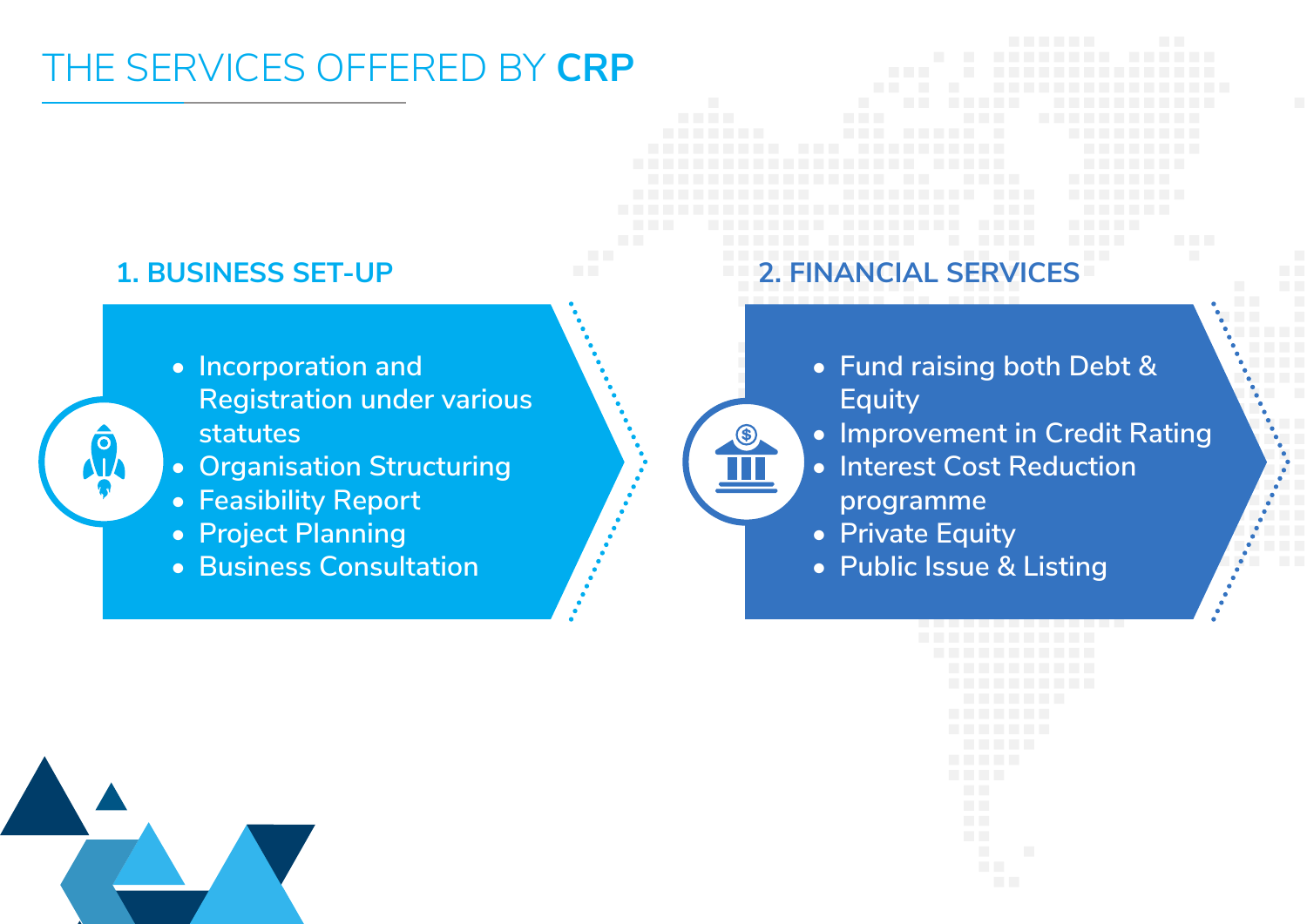- **• Statutory Audit**
- **• Risk Based Internal Audit**
- **• Management Audit**
- **• Bank Audit**
- **• Tax & VAT Audit**
- **• Stock Broking Audit and Accounting for Investments**
- **• System Audit**

## **3. AUDIT & ASSURANCE 4. MANAGEMENT SERVICES**

- **• Standard Operating Procedures (SOP)**
- **• Organisation Chart / Structure**
- **• Internal Control System**
- **• MIS**
- **• Cost Reduction Program**
- **• Budget and Control**
- **• Risk Management**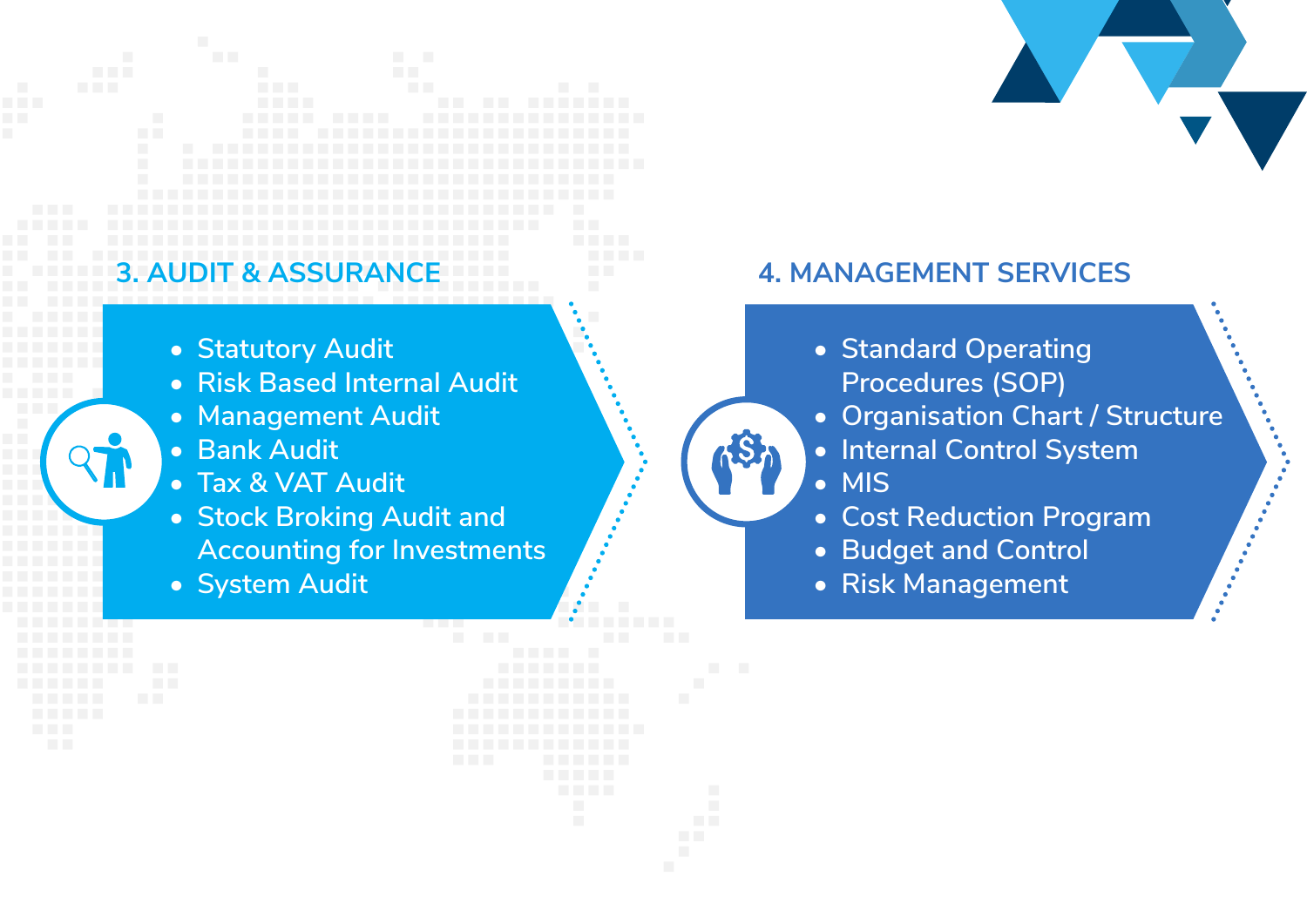# THE SERVICES OFFERED BY **CRP**

- **• Compliance with Indirect Taxes**
- **• Appearance before Authorities**
- **• Tax Planning**

**TAX** Fil

**• International Tax Structuring**

## **5. TAXATION AND COMPLIANCE 6. BEST ACCOUNTING PRACTICES**

**• Accounting Standard Compliance**

F&B

**• Convergence with International Financial Reporting Standards (IFRS)**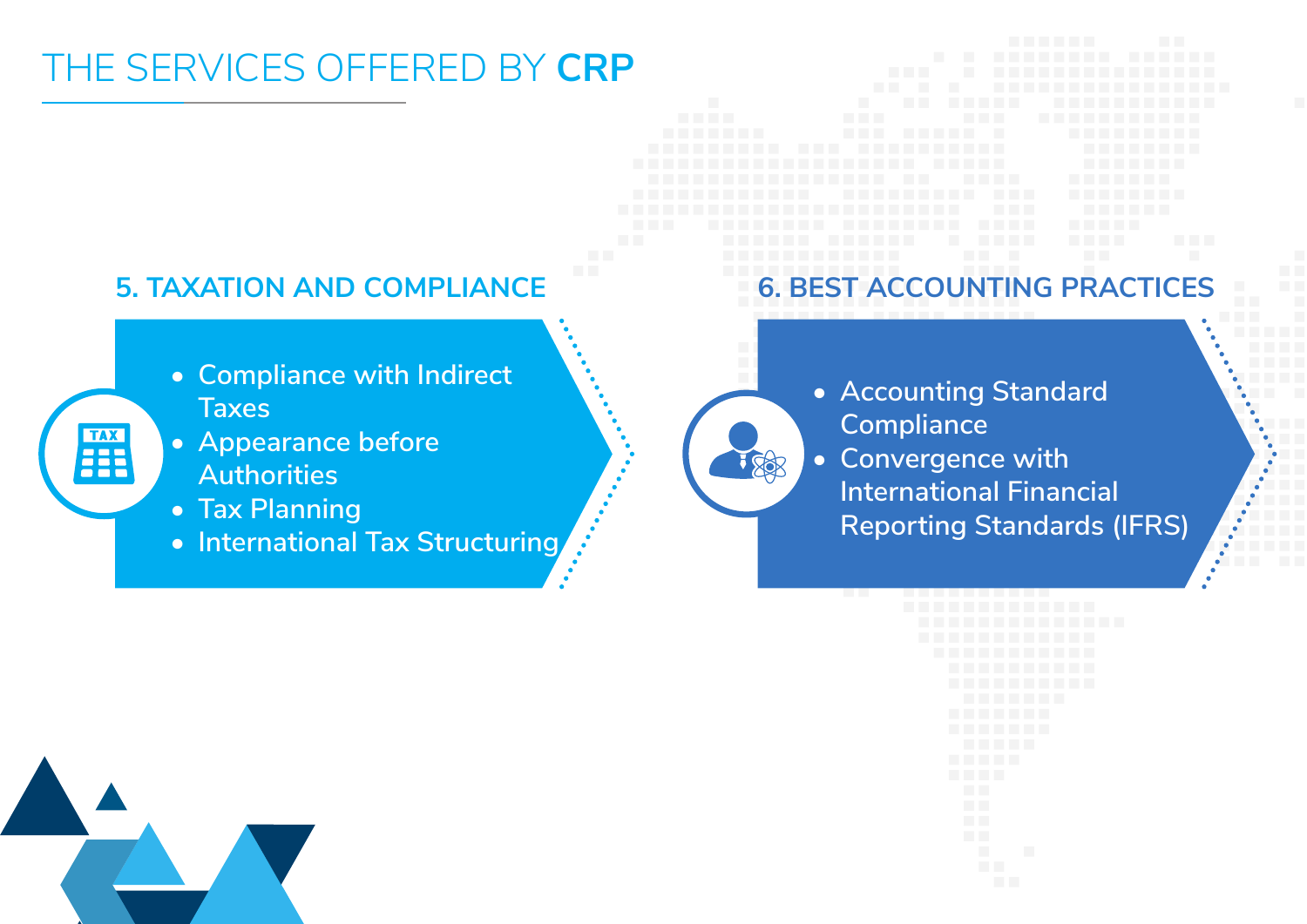# **7. CORPORATE ADVISORY 8. OTHERS**

- **• Growth Strategy**
- **• Corporate Culture & Board Managed Company**
- **• Joint Venture**
- **• Mergers & Acquisitions**

- **• Accounting System**
- **• Fixed Asset Management**
- **• Assistance in ERP Implementation**
- **• Payroll Processing**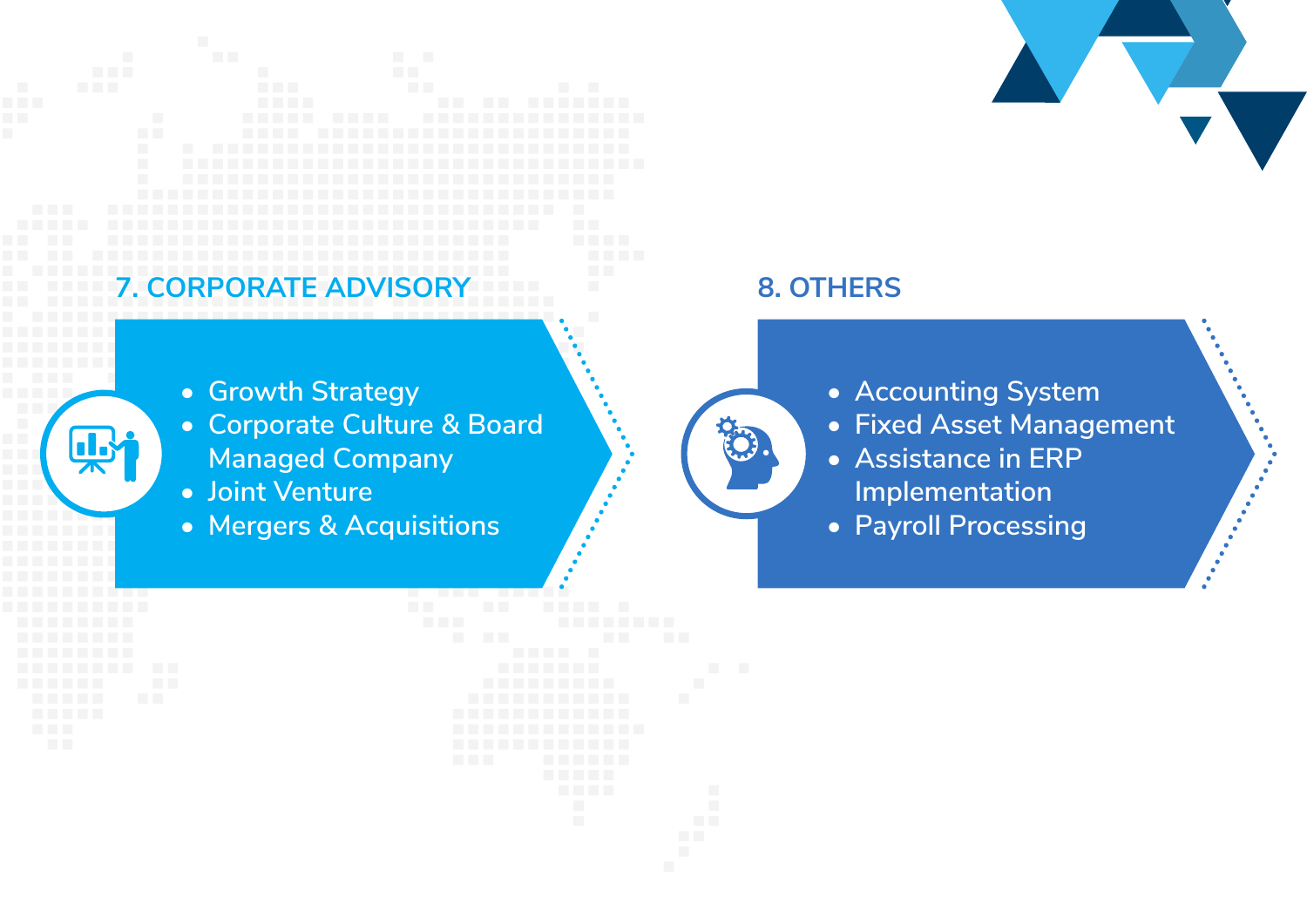# **EXPERTISE** SERVICES



# **Corporatisation Of Entity**

- Roadmap from Family owned or closely owned Enterprise to Corporatisation
- Structuring of Board / Professionally Managed Company
- Continuous advice to key management personnel in road mapping for growth strategies
- Advising in Delegation of Authority and Responsibility
- Setting up Appropriate Reporting Structure for the entity



# **Modern Internal Audit & Control**

- Process oriented Internal Audit
- Risk Based Internal Audit
- Data Analysis Technology
- Focus on Improving the Controls rather than error finding
- Documenting the Management Policy
- Standard Operating Procedure (SOP) in Key Organisation Areas





## **Enterprise Risk Management**

- Identifying the Risks
- Mapping of the Risk Profile
- Evaluating & Ranking the Risks based on benchmark set by best global practices
- Developing Risk Response strategy
- Designing the reporting
- Continuous review and monitoring of the progress in risk mitigation process of the Company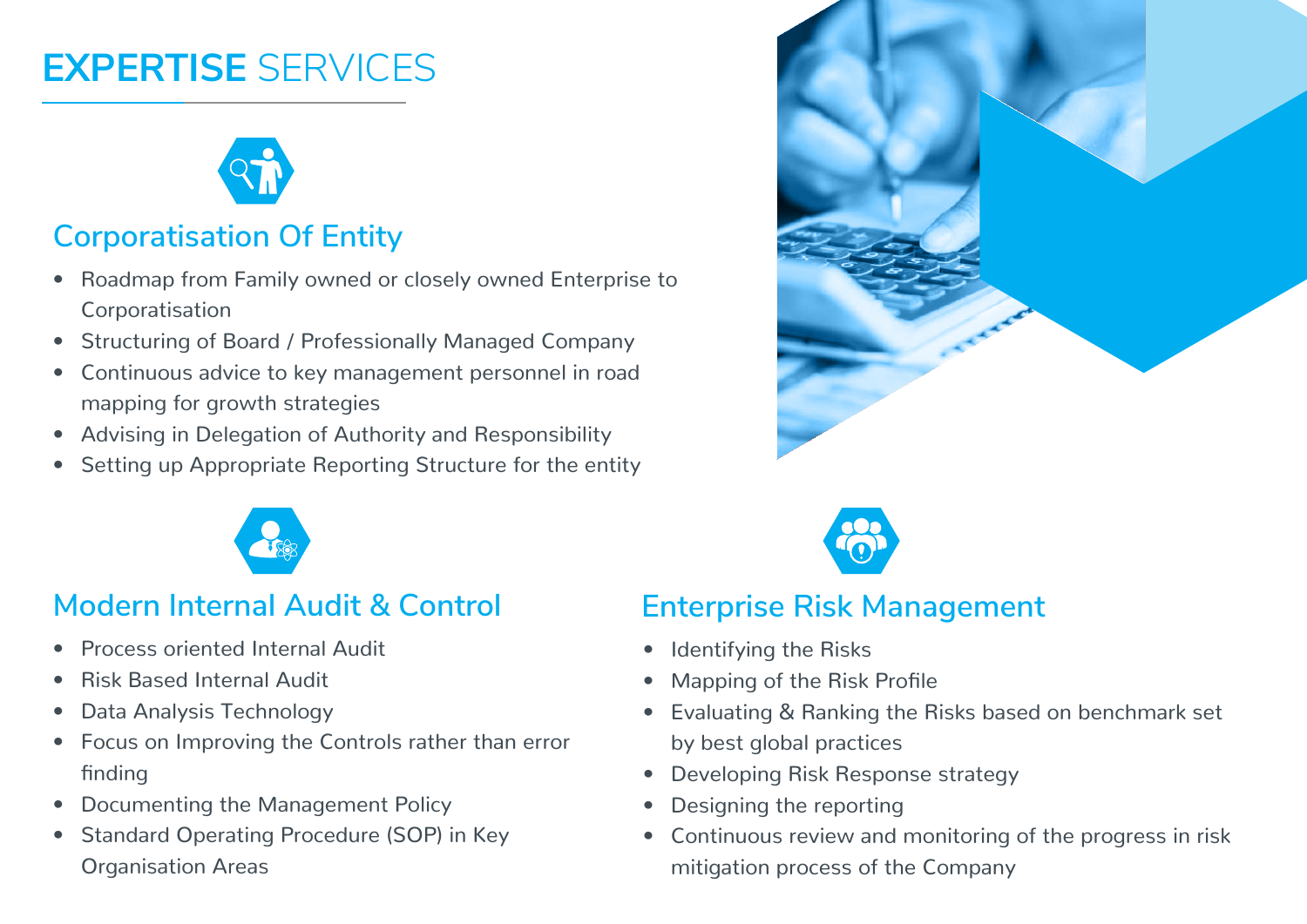

## **Informative Accounting System**

- Implementation of Informative Accounting System
- Timely Information to the Management for Decision Making
- Faster Statutory Compliances
- Rapid follow-ups
- Integration of Various Department into the System
- Support to MIS System



# **Overseas Client Services**

- Advice and Assistance in setting up Liasoning office in India.
- Advice and Assistance in identifying the opportunities for Investment in India.
- Managing the taxation matters for NRIs and Foreign Companies.
- Timely compliance with statutory laws applicable to NRIs and Foreign Companies.
- Outsourcing Services such as Accounting, Payroll, MIS Reporting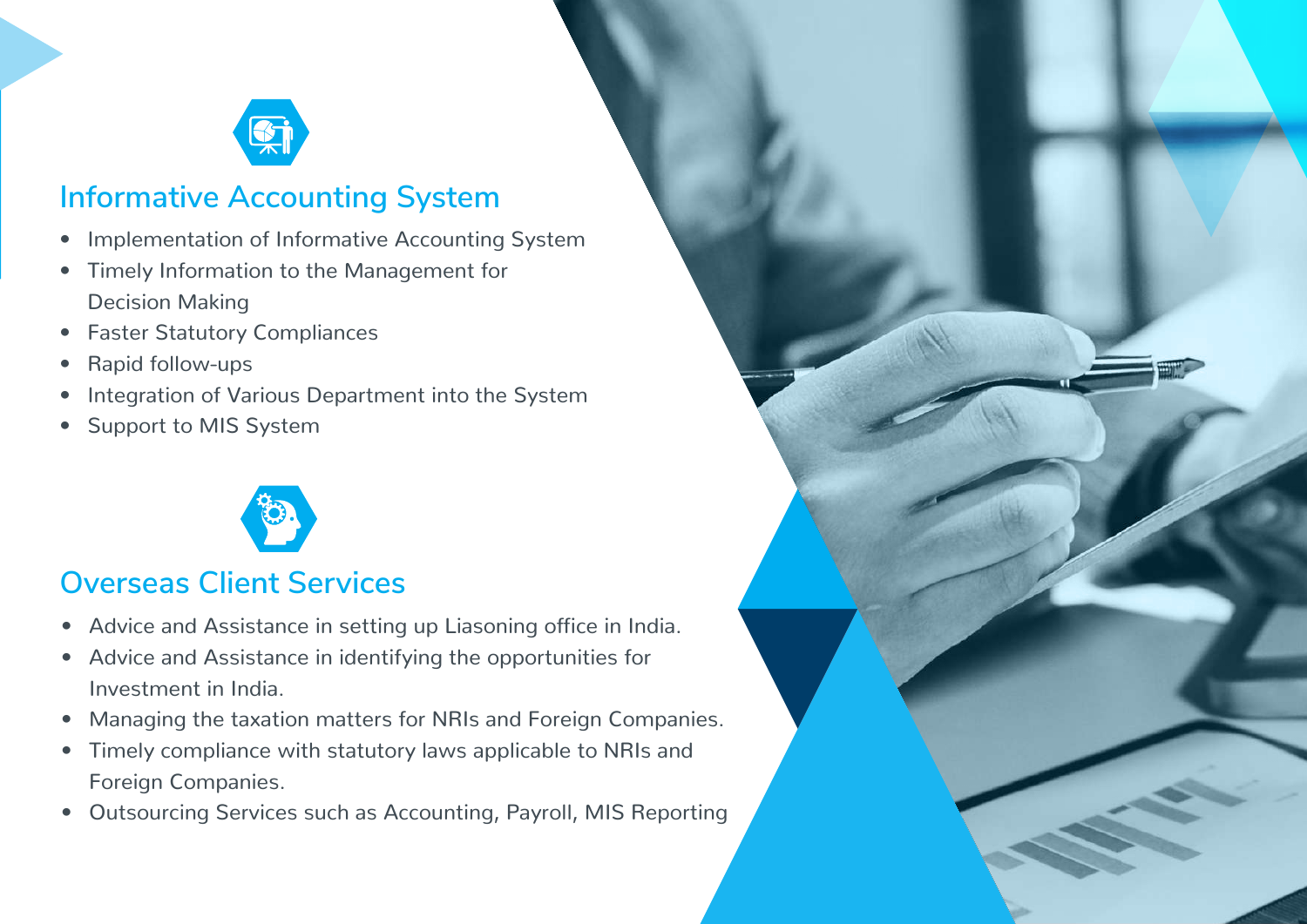# REGARDING **BUSINESS**

From the past 10 years, CRP & Co. has been actively involved in the profession of aiding businesses through various services that help incorporate, meet their timely requisites & provide them with an essential support that can potentially fortify their business growth.

Across the scope of these years, we have well managedly served numerous clients from diverse sectors, both from national & international origins, such as

- **1. Pharmaceuticals | 2. Retail Chains**
- **3. Paper & Packaging | 4. Auto Dealers**
- **5. Market Research & IT sector | 6. Media**
- **7. Real Estate | 8. CHA Services |**
- **9. Gems & Jewellery | 10. Architect & Interiors**
- **11. Textiles & garments | 12. Chemicals**
- **13. IT Training | 14. Engineer & Machinery**

### **15. Education & from KPO's.**

We have widened the spectrum of our service portfolio to host various new services that can potentially advance compliment & support business growth in a more encompassing manner.

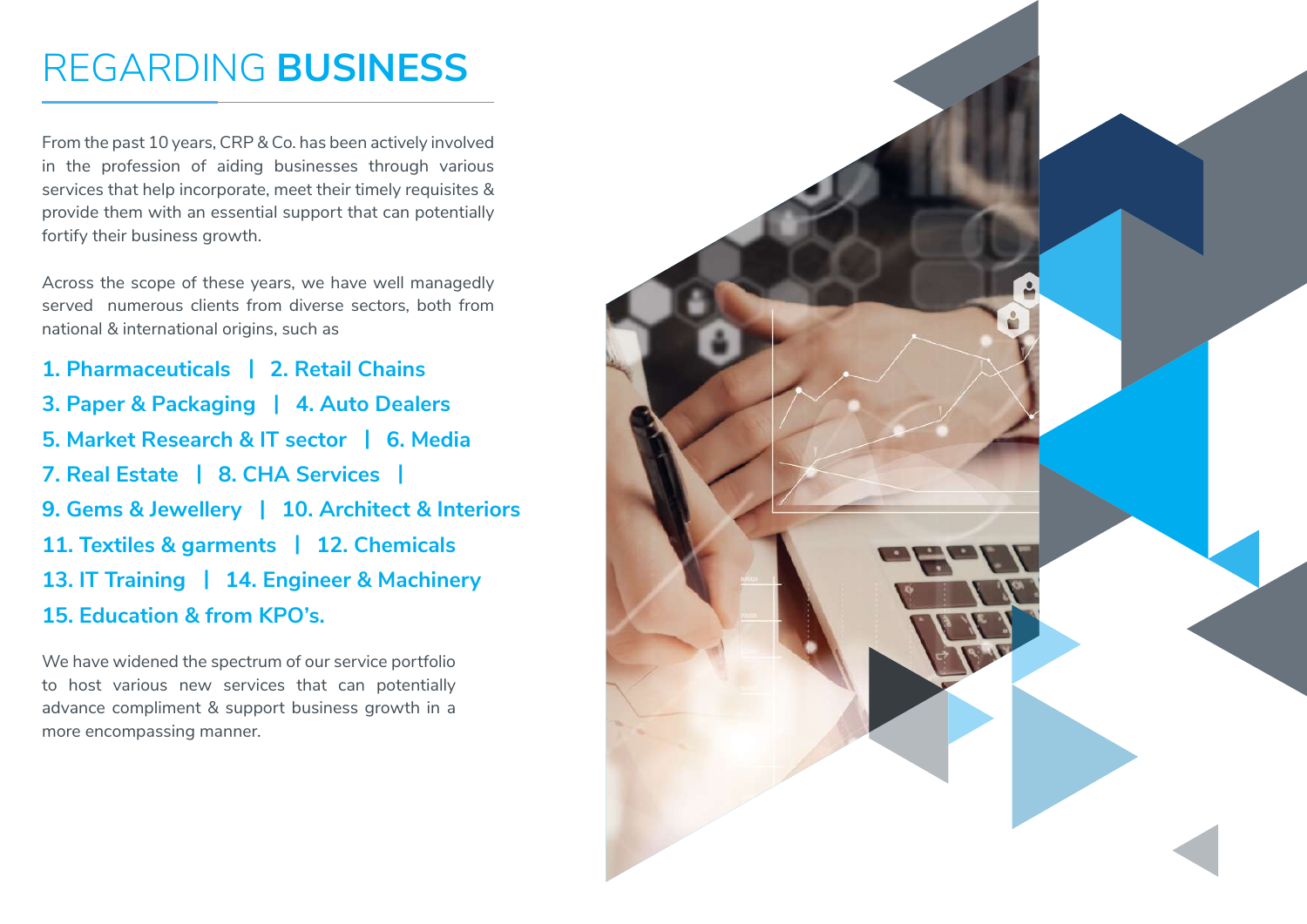# INFRASTRUCTURE

## **Mumbai-Maharashtra**

B-04, Jaswanti Allied Business Centre, Ramchandra Lane,

Kanchpada, Malad (West), Mumbai 400 064.

 $\bigodot$  +91 9820 309 505





## **Ahmedabad-Gujarat**

A/2-207, Palladium, Corporate Road, Prahalad

Nagar, Ahmedabad 380 015.

**0** +91 9978 683 325



Client specific services catered through our expert network / associates across various stream of practices viz. law, company secretarial matters, etc.

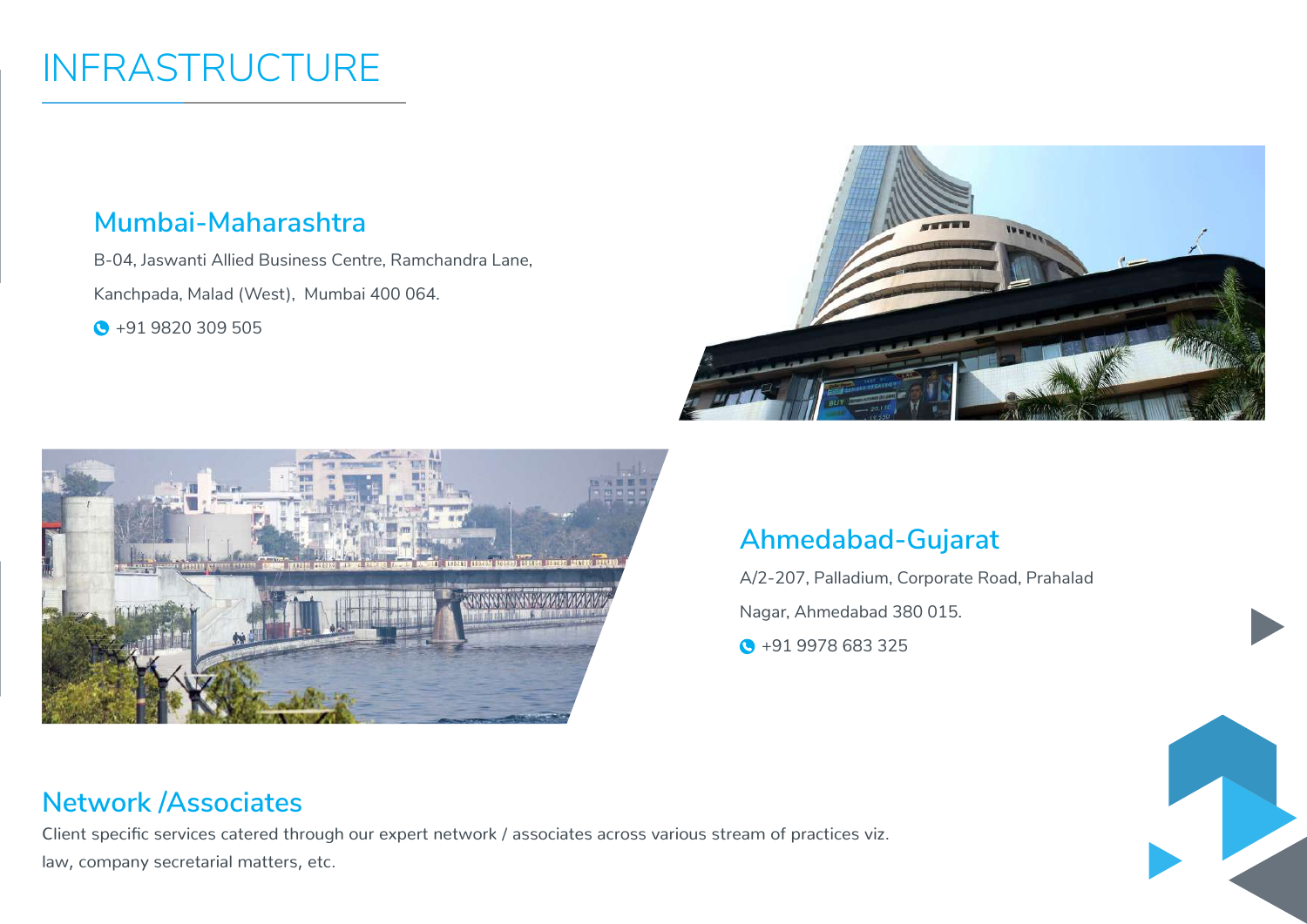### **CHIRAG MEHTA PARTH DESAI NEHA GANDHI BIJAL MALDE**

**He is a chartered accountant having a decade of experience. He is also a qualified Information System Auditor (DISA). He has gained expertise in the field of Internal Audit, Statutory Audit, Management Audit, Internal Controls, Statutory Compliances and Management Information System. He has developed expertise in setting up the Accounting System and GST. He an advisor on the Internal Control Environment by adopting Best Global Practice in Internal Audit, Risk Based Approach and SOP (Standard Operating Procedures).**

**He is a practicing Chartered Accountant from a decade. He has gained expertise in the field of Statutory Audit, Taxation, Internal Audit, Statutory Compliances, Internal control and Management Audit. He has evolved himself in Internal Audit and related aspects by applying Best Global Practices in the areas.**

**An acclaimed professional with more than Seven years of experience in diverse fields and a specialized professional in the field of Taxation, Audit, Financial and Business advisory services enabling companies to accelerate their growth. She also regularly represents before different tax authorities for assessments and appeals. Her motto is,"Service above self," which lays the foundation for an incessant pursuit of excellence. She's a person with strong vision & always contributes her part in the objective growth of the group. Her expertise makes her an important asset.**

**As an Enterprising Chartered accountant for over five years, Bijal has affiliated herself with clientele ranging from corporate giants to everyday individuals alike. Today the task of numbers and rules to tax and account management is an easy process with Bijal's mammoth knowledge and experience. Her expertise helps her play a very integral role as a member. She is also very decisive & is always up to offer her right advice. Playing an active role as a chief member of CRP & Co. Her ethics & principles helps her take the right decisions for the welfare of the team.**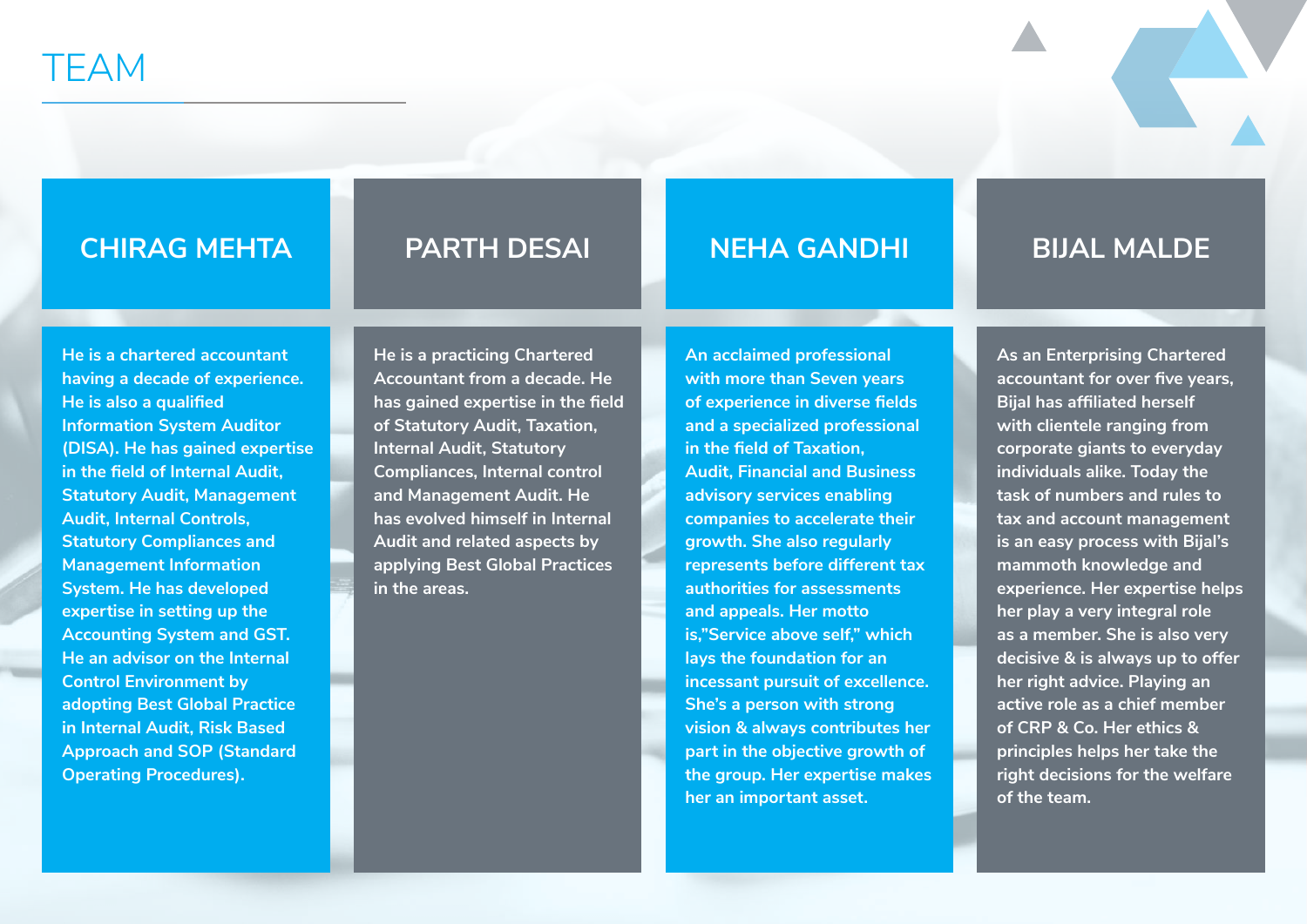### **MOHANISH SHAH**

## **ANIRUDH GANDHI**

### **KRUPALI MEHTA**

### **He is a well established Chartered accountant with seven years of experience in the fields of direct taxation and investment management under his belt. He is known for his unique method of breaking down the complexity of taxation into child like simplicity. With the ever increasing needs towards digitalization, Mohanish is also famed as one of the few reknown Technological partners with all the right tools for innovation and ideas which makes him a thorough asset to the team. He is a patient & proactive member of the team who is always ready to do the best for the team.**

**He possesses an experience of over seven years in servicing clients for their Direct & Indirect Tax needs. He is an active participant in fulfilling requirement of project finance, meeting working capital needs & provide financial assistance. He has worked on clients across various industries some prominent one's being Manufacturing & Service, Retails, E—Commerce, Information Technology, Real Estate, and Finance & Investment. He also represents before different tax authorities for assessments and appeals.** 

**She is Law Graduate with Master in Commerce from Mumbai University, she had completed her CS Final two groups, with this enduring education she has gained expertise in corporate areas of Law, Registration of Partnership Firm, Limited Liability Partnership, Company Law Secretarial Compliances, various agreement drafting and vetting, advisory services in various branches of Law.**

### **RUJUTA DESAI**

**A Melbourne University engineering graduate Rujuta has taken acute interest in dual areas of Human Resource as well as Finance. She has done her Post Graduation in Human Resource and Finance from NIBM. She has a rare & versatile knowledge of engineering, human resource, finance and administration and is an invaluable asset to the company. Her talent in versatile fields & expertise helps her play a major part as a member of CRP & Co. She is always readily up to contribute her part when it comes to promoting the welfare of the group.**